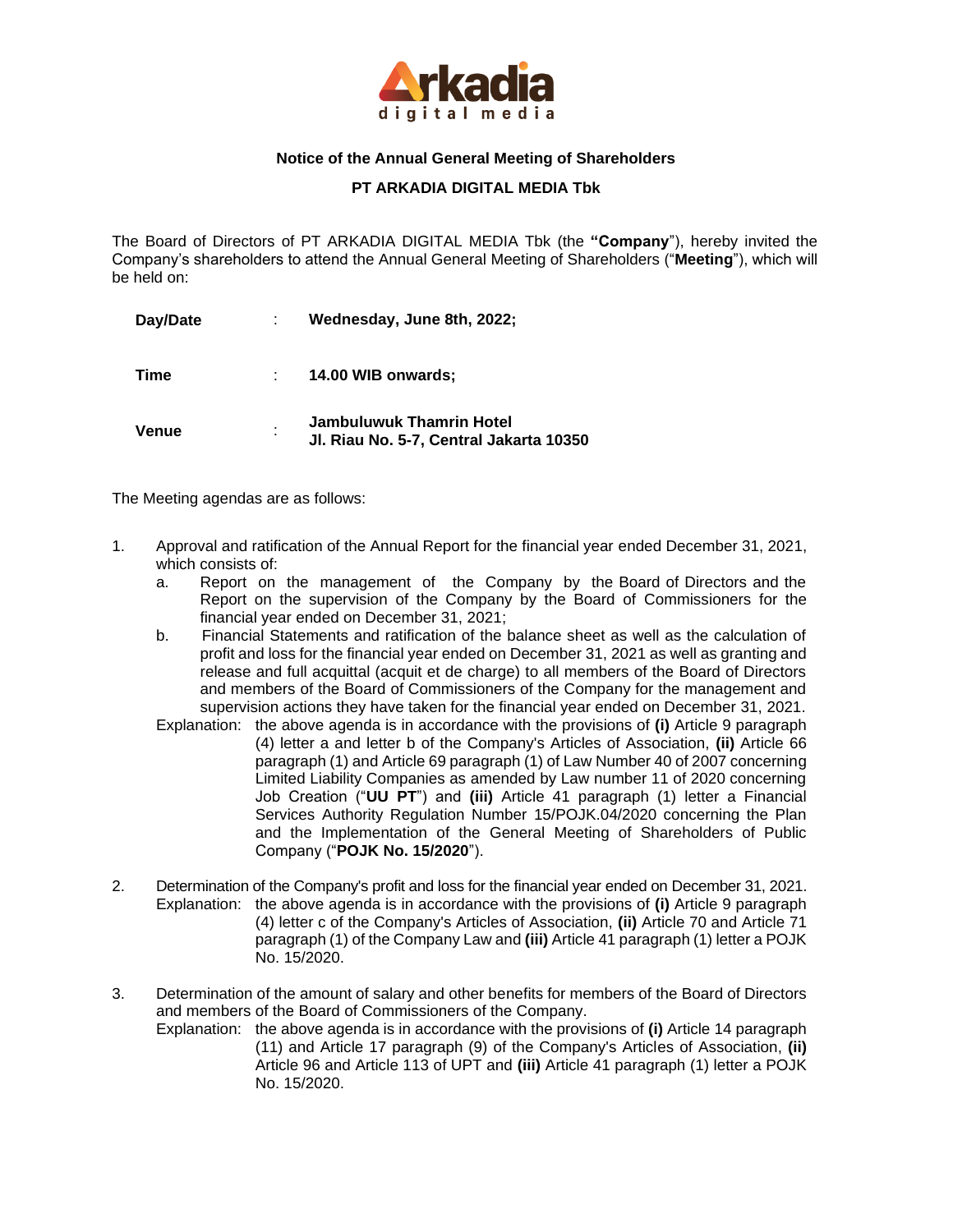

- 4. Appointment of Public Accountant who will audit the Company's financial statements for the financial year ending on December 31, 2022.
	- Explanation: the above agenda is in accordance with the provisions of **(i)** Article 9 paragraph (4) letter d of the Company's Articles of Association, **(ii)** Article 68 of the Company Law, **(iii)** Article 13 of POJK No. 13/POJK.03/2017 concerning the Use of Public Accountants and Public Accounting Firms in Financial Services Activities and **(iv)** Article 41 paragraph (1) letter a POJK No. 15/2020.
- 5. Changes in the composition of the members of the Board of Directors and/or Board of Commissioners of the Company.
	- Explanation: the above agenda is in accordance with the provisions of **(i)** Article 9 paragraph (4) letter e of the Company's Articles of Association and **(ii)** Financial Services Authority Regulation No. 33/POJK.04/2014 concerning the Board of Directors and Board of Commissioners of Issuers or Public Company.

## Note:

- 1. The Company will not send a specific invitation to shareholders given that this invitation constitutes an official invitation to the Company. This invitation can also be found at the Company's website at http://www.arkadiacorp.com and the application of **eASY.KSEI**.
- 2. Materials related to the Meeting are available at the Company's website as of the Invitation date on May 17, 2022 and up to the Meeting's date on June 8, 2022, as the Company informed above.
- 3. The shareholders who are entitled to attend or be represented at the Meeting are those whose names are listed in the Shareholders Register of the Company as of the Stock Exchange's closing hour on May 13, 2022.
- 4. Shareholders can participate in the Meeting by either:
	- a. physically attending the Meeting; or
	- b. electronically attending the Meeting through the application of **eASY.KSEI**.
- 5. Shareholders who wish to attend electronically, as mentioned in item 4 letter b, must be local individual shareholders who have shares deposited in KSEI's collective custody.
- 6. Shareholders can utilize the **eASY.KSEI** by accessing **eASY.KSEI** menu, **Login eASY.KSEI** submenu in the AKSes facility [\(https://akses.ksei.co.id/\)](about:blank).
- 7. Prior to participating in the Meeting, shareholders must first read the terms presented in this Invitation, as well as other stipulations related to Meeting as authorized by the Company. Other terms can be found in the attached document on the *'Meeting Info'* feature provided in the **eASY.KSEI** and/or Meeting invitations posted at the websites of the respective Company. The Company retains the rights to authorize more terms in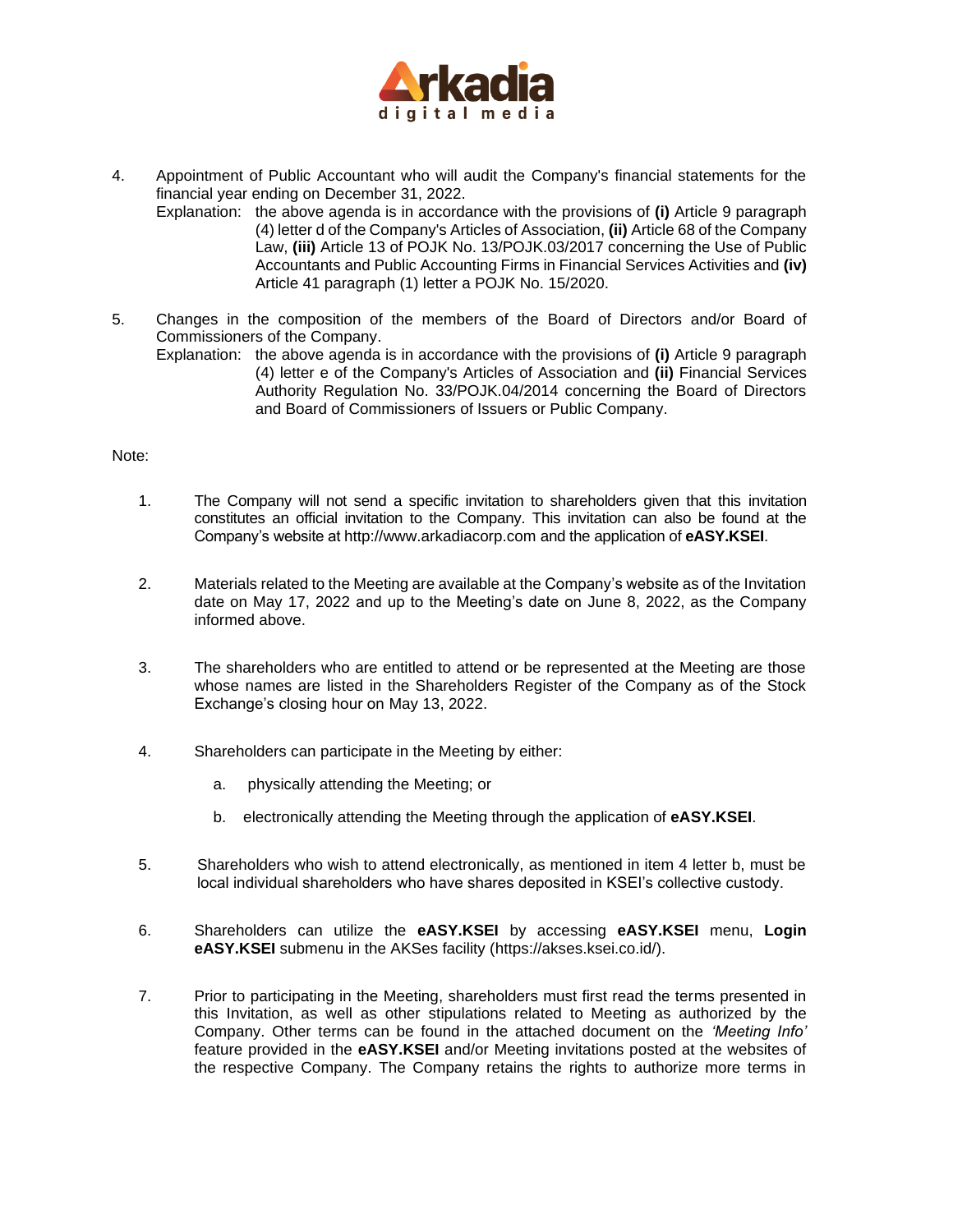

relation to shareholders or shareholder representatives' physical participation in the Meeting.

- 8. Shareholders who wish to physically attend the Meeting or exercise their voting rights through the **eASY.KSEI**, must first inform their attendance or the attendance of their appointed representatives, and/or submit their votes through the **eASY.KSEI**.
- 9. The deadline for declaring attendance, appointing representatives, or submitting votes through the **eASY.KSEI** is set at 12:00 pm Western Indonesian Time (WIB) 1 (one) business day before the Meeting's date.
- 10. Prior to entering the Meeting room, all shareholders or their representatives who wish to physically participate in the meeting must first fill in the attendance list and show original proofs of identity.
- 11. The Meeting will be held as efficiently as possible without reducing the validity of the Meeting in accordance with the provisions of POJK No. 15/2020. The Shareholders who are unable to attend the Meeting and will give power of attorney to attend the Meeting (non-electronically), can provide the power of attorney to attend the Meeting, with the following conditions:
	- a. The format of the power of attorney can be downloaded on the Company's website as of the date of the summons to the Meeting and the power of attorney must be filled in according to the instructions stipulated therein and submitted to the Board of Directors of the Company through PT BIMA REGISTRA as the Company's Securities Administration Bureau ("**BAE**"), no later than before 16:00 Western Indonesia Time, June 7, 2022, namely 1 (one) business days before the Meeting is held;
	- b. For the Company's shareholders who signed the power of attorney abroad, the pertaining power of attorney must be legalized by the Indonesian Embassy/Consulate General of the Republic of Indonesia in the local country;
- 12. For Shareholders (individual/legal entity)/Proxies who are physically present, are requested to bring the following documents:
	- a. **For individual Shareholder**, copy of valid personal identification (Residential Identity Card/KTP or passport);
	- b. **For legal entity Shareholder**, copy of its articles of association and any amendments thereto, together with the latest composition of the management, and Single Business Number (NIB)/Tax Identification Number (NPWP);
	- c. For Proxy, a valid power of attorney enclosed with a copy of respective identification documents of the authorizer and the attorney.
- 13. Shareholders who wish to attend or authorize a representative to attend the Meeting electronically through the **eASY.KSEI** must consider the following points: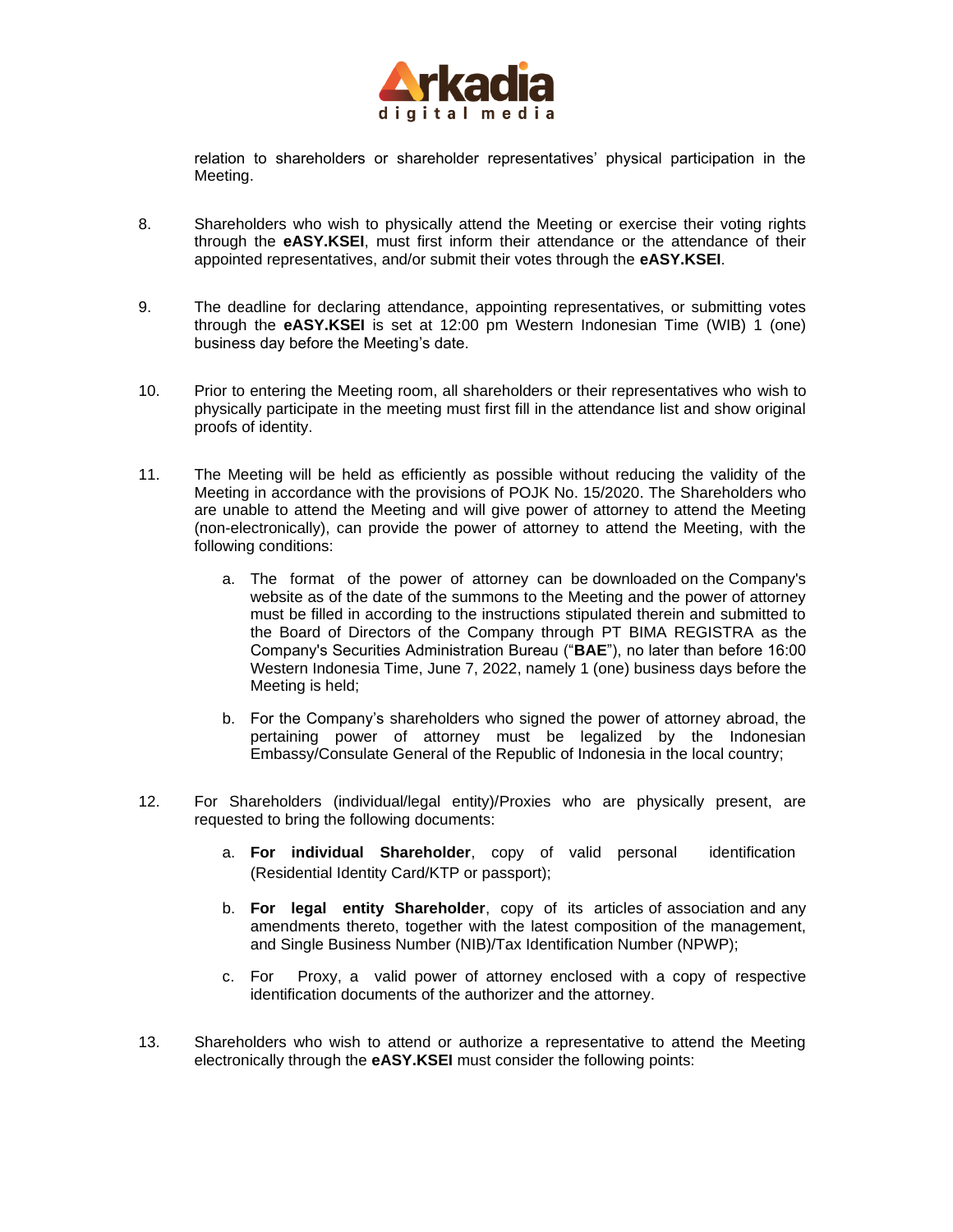

- a. Registration Process:
	- i. Local individual shareholders who **have not** provided their attendance declaration before the deadline mentioned on item 9, but wish to attend the Meeting electronically, must first register their attendance through the **eASY.KSEI** during the date of the Meeting and before the time that the Company ends the Meeting's electronic registration;
	- ii. Local individual shareholders who have provided their attendance declaration but have not submitted their vote on a minimum of 1 (one) of the Meeting agendas through the **eASY.KSEI** before the deadline mentioned on item 9 and wish to attend the Meeting electronically, must first register their attendance through the **eASY.KSEI** during the date of the Meeting and before the time that the Company ends the Meeting's electronic registration;
	- iii. Shareholders who have authorized the Company's Independent Representative or an Individual Representative but have not submitted their vote on a minimum of 1 (one) of the Meeting agendas through the **eASY.KSEI** before the deadline mentioned on item 9 and wish to attend the Meeting electronically must first register their attendance through the **eASY.KSEI** during the date of the Meeting and before the time that the Company ends the Meeting's electronic registration;
	- iv. Shareholders who have authorized an Intermediary Participant Representative (Custodian Bank or Securities Company) and have submitted their vote through the **eASY.KSEI** before the deadline mentioned on item 9 are required to request their registered representatives in the **eASY.KSEI** to register their attendance through the **eASY.KSEI** during the date of the Meeting before the time that the Company ends the Meeting's electronic registration;
	- v. Shareholders who have submitted their attendance declaration or authorized a Company-appointed Independent Representative or Individual Representative and have provided their votes for a minimum of 1 (one) of the Meeting agendas through the **eASY.KSEI** before the deadline mentioned on item 9 do not need to electronically register their attendance through the **eASY.KSEI** on the Meeting's date. Shares' ownership will be automatically calculated as an attendance quorum and submitted votes will be automatically counted during the Meeting's voting process;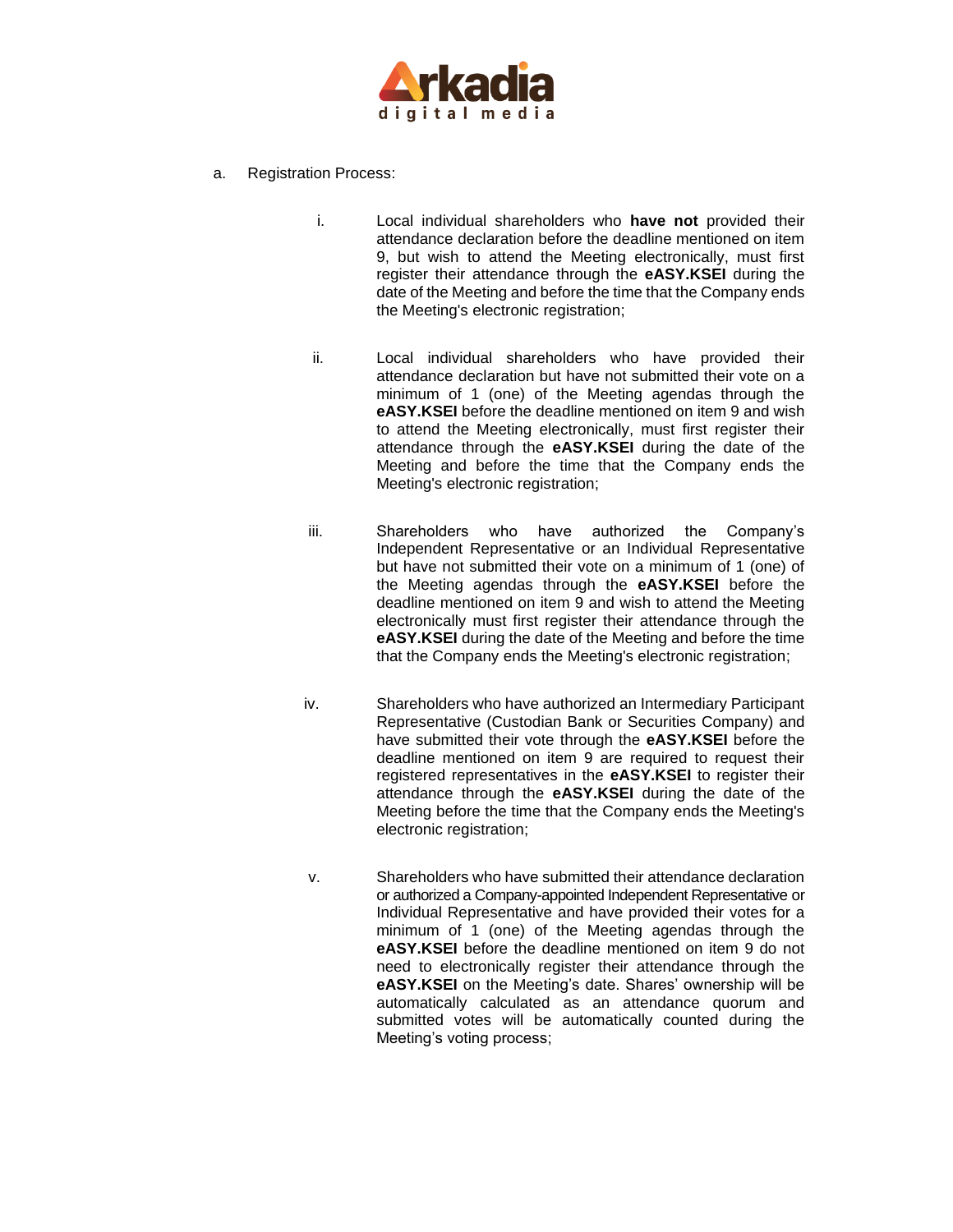

- vi. Lateness or electronic registration failures, as mentioned in points number i - iv, for whatever reason that cause shareholders or their representatives to not be able to electronically attend the Meeting, will prevent their shares from being counted as a quorum for the Meeting;
- b. Electronic Statements or Opinions Submission Process:
	- i. Shareholders or their representatives are provided 3 (three) opportunities to present their questions and/or opinions in discussion in each Meeting agendas. Questions and/or opinions on each of the Meeting agendas can be submitted in writing by the Shareholders or their representatives through [the](https://geekprank.com/chat-screenshot/)  [chat](https://geekprank.com/chat-screenshot/) feature in the 'Electronic Opinions' made available in the E-Meeting Hall screen of the **eASY.KSEI**. Questions and/or opinions can be given as long as the Meeting's status in the 'General Meeting Flow Text' status is written as *"Discussion started for agenda item no. [ ]";*
	- ii. The mechanism of handling questions and/or opinions through 'Electronic Opinion' screen in the **eASY.KSEI** is determined by the Company and will be stipulated by the Company in the Meeting Guidelines through the **eASY.KSEI**;
	- iii. Shareholders' representatives who electronically attend the Meeting and submit a question and/or opinion during a discussion session of one of the Meeting agendas are required to type in the name of the shareholder and amount of shares they represent first before they write their respective questions and/or opinions;
- c. Voting Process:
	- i. The voting process will be conducted electronically through the E-Meeting Hall menu, Live Broadcasting submenu of the **eASY.KSEI**;
	- ii. Shareholders or their representatives who have not submitted their votes on the particular Meeting agenda, as mentioned in item 13 letter a number i - iii, are given an opportunity to submit their votes as the Company opens the voting period in the E-Meeting Hall screen of the **eASY.KSEI**. After the electronic voting period for one of the Meeting agendas is started, the system will automatically count down the voting time by a maximum of 5 (five) minutes. During the electronic voting time, a *"Voting for Agenda item no [ ] has started"* status would be displayed at the 'General Meeting Flow Text' column.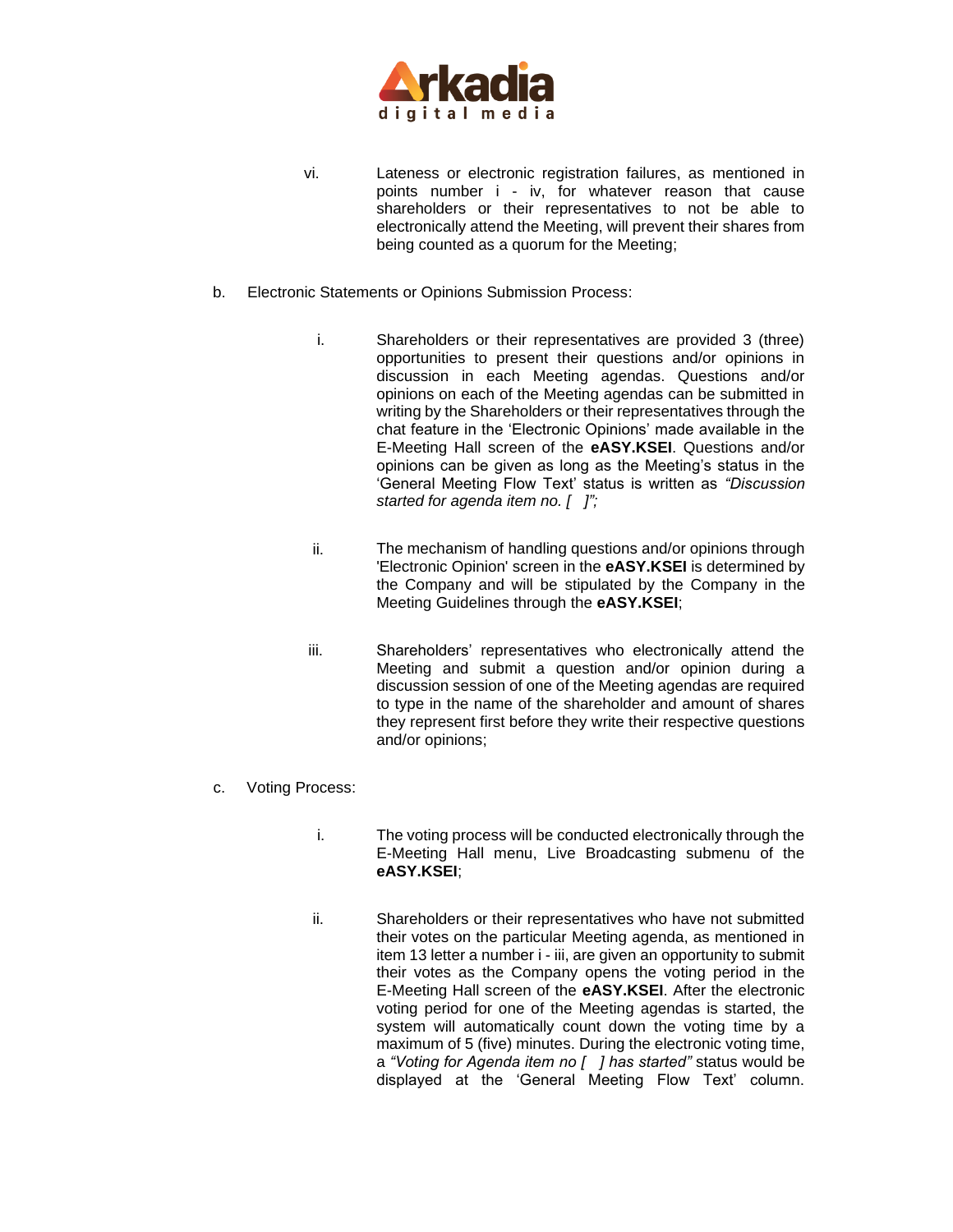

Shareholders or their representatives who have not submitted their votes during a specific Meeting agenda after the 'General Meeting Flow Text' column's status has changed to *"Voting for Agenda item no [ ] has ended"* will be considered to give an Abstain vote for the related Meeting agenda;

- iii. The voting time in th electronic voting process is a standardized time set by the **eASY.KSEI**. Voting time for each of Meeting agendas (with a maximum of five minutes per Meeting agenda) and will be stipulated in the Meeting Guidelines through the **eASY.KSEI**;
- d. Live Broadcast of the Meeting:
	- i. Shareholders or their representatives who have been registered in the **eASY.KSEI** no later than the deadline mentioned on item 9 can watch the Meeting live via Zoom in webinar format by accessing the eASY.KSEI menu, submenu Tayangan RUPS in the AKSes facility [\(https://akses.ksei.co.id/\)](https://akses.ksei.co.id/);
	- ii. **Tayangan RUPS** has a capacity of 500 participants provided in a first come, first serve basis. Shareholders or their representatives who could not be accommodated in the Meeting's broadcast are still considered to have electronically attended the Meeting and their share ownerships and votes are still counted, as long as they have registered through the **eASY.KSEI**, as specified above in item 13 letter a number i - v;
	- iii. Shareholders or their representatives who only watch the Meeting through Tayangan RUPS but were not electronically registered as participants in the **eASY.KSEI**, as specified above in item 13 letter a number i - v, will not be considered as a legal participant and are not counted as part of the Meeting's quorum;
	- iv. Shareholders or their representatives who watch the Meeting through Tayangan RUPS can use the raise hand feature to submit questions and/or opinions during the discussion sessions for each of the Meeting agendas. Shareholders or their representatives can directly ask questions or voice their opinions if the Company has allowed and activated the allow to talk feature. Mechanisms for discussion on each of the Meeting agendas, including the use of the allow to talk feature in Tayangan RUPS are determined by the Company and will be stipulated by the Company in the Meeting Guidelines through the **eASY.KSEI**;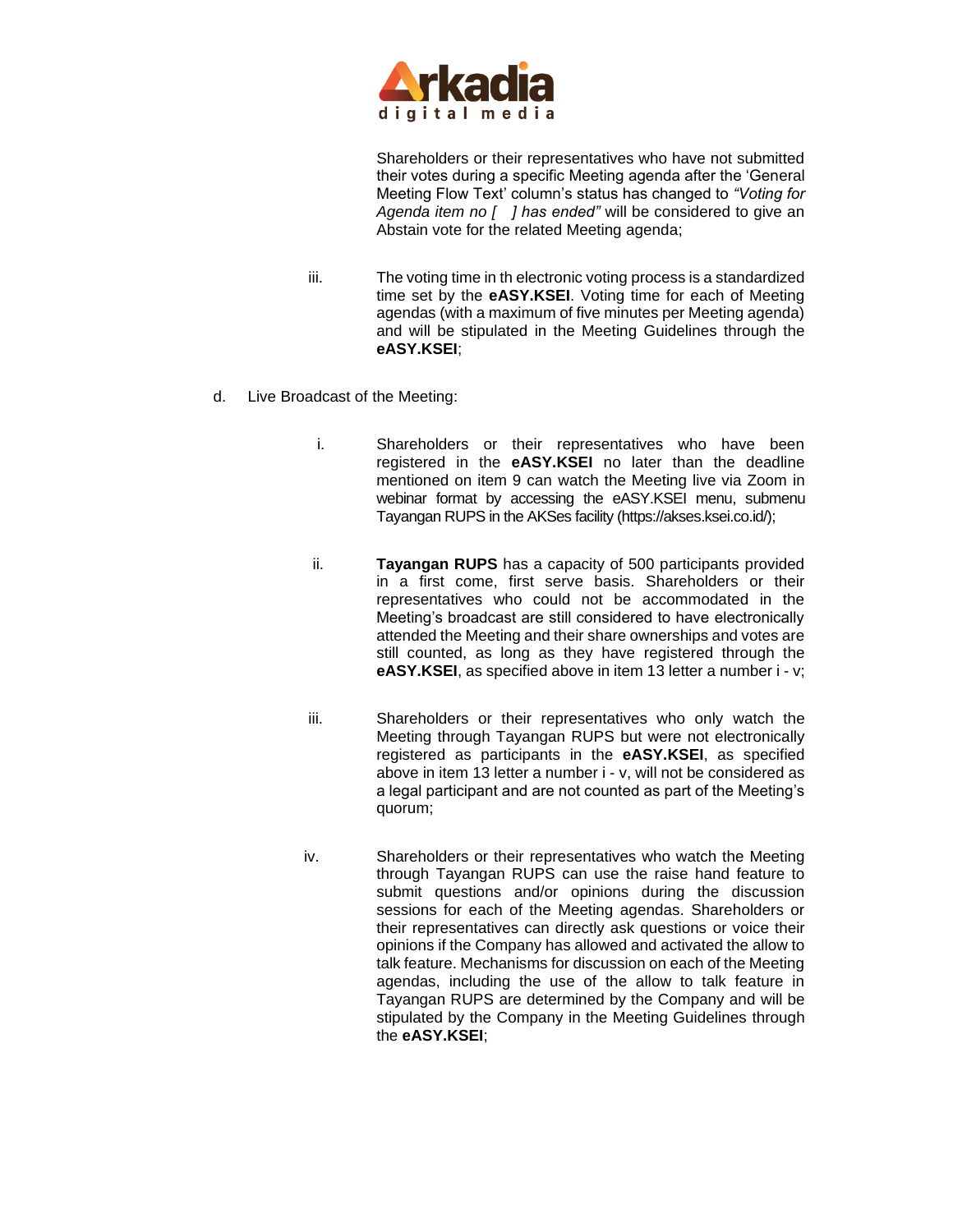

- v. Shareholders or their representatives are encouraged to use the Mozilla Firefox browser for the best experience in using the **eASY.KSEI** and/or Tayangan RUPS.
- 14. The Shareholders of the Company are not entitled to grant power of attorney to more than one proxy for a portion of the total shares they own with a different vote, except:
	- a. Custodian Bank or Securities Company as Custodian representing its clients who own the shares of the Company;
	- b. Investment Managers who represent the interests of the Mutual Funds they manage.
- 15. By prioritizing the principle of caution and vigilance towards the latest development of conditions related to the 2019 Corona Virus Disease pandemic ("**Covid-19**"), and compliance with the Applicable Covid-19 prevention and control regulations, the Company hereby conveys additional information to the Shareholders/Proxies who will still physically present at the Meeting to must follow and pass the security and health protocols applicable to the Meeting venue as follows:
	- a. Upon arrival, must provide a Certificate of Covid-19 Rapid Antigen Test/PCR Swab showing QR code in his/her name which shows negative test result issued by a doctor in hospital, public health center or medical clinic with the test taken 1 (one) day prior to the Meeting date (for Rapid Antigen Test) and 1 (one) day prior to the Meeting date (for PCR Swab Test);
	- b. Properly wear a mask while in the Meeting venue and during the Meeting;
	- c. Wash hands or using a hand sanitizer before entering the Meeting venue;
	- d. Check/detect and monitor their body temperature at a place determined by the Company to ensure that Shareholders or Proxies are not having body temperature above normal 37,5º C;
	- e. Fill in the Health Statement provided by the registration officer before entering the Meeting venue, stating that he/she does not have a history of overseas travel within 14 (fourteen) days before attending the Meeting;
	- f. Follow the direction from the Meeting committee in implementing the physical distancing policy at the Meeting venue both before the Meeting begins, at the time of the Meeting and after the Meeting is being held;
	- g. Shareholders/Proxies who are sick even though their body temperature is still within the normal threshold, are not allowed to enter the Meeting venue;
	- h. Shareholders/Proxies who cough or sneeze repeatedly at the Meeting venue are kindly requested to leave the Meeting venue;
	- i. For health reasons with the reference of integrated control to prevent the spread of Covid-19 Virus, Company does not provide foods and drink, souvenirs, and